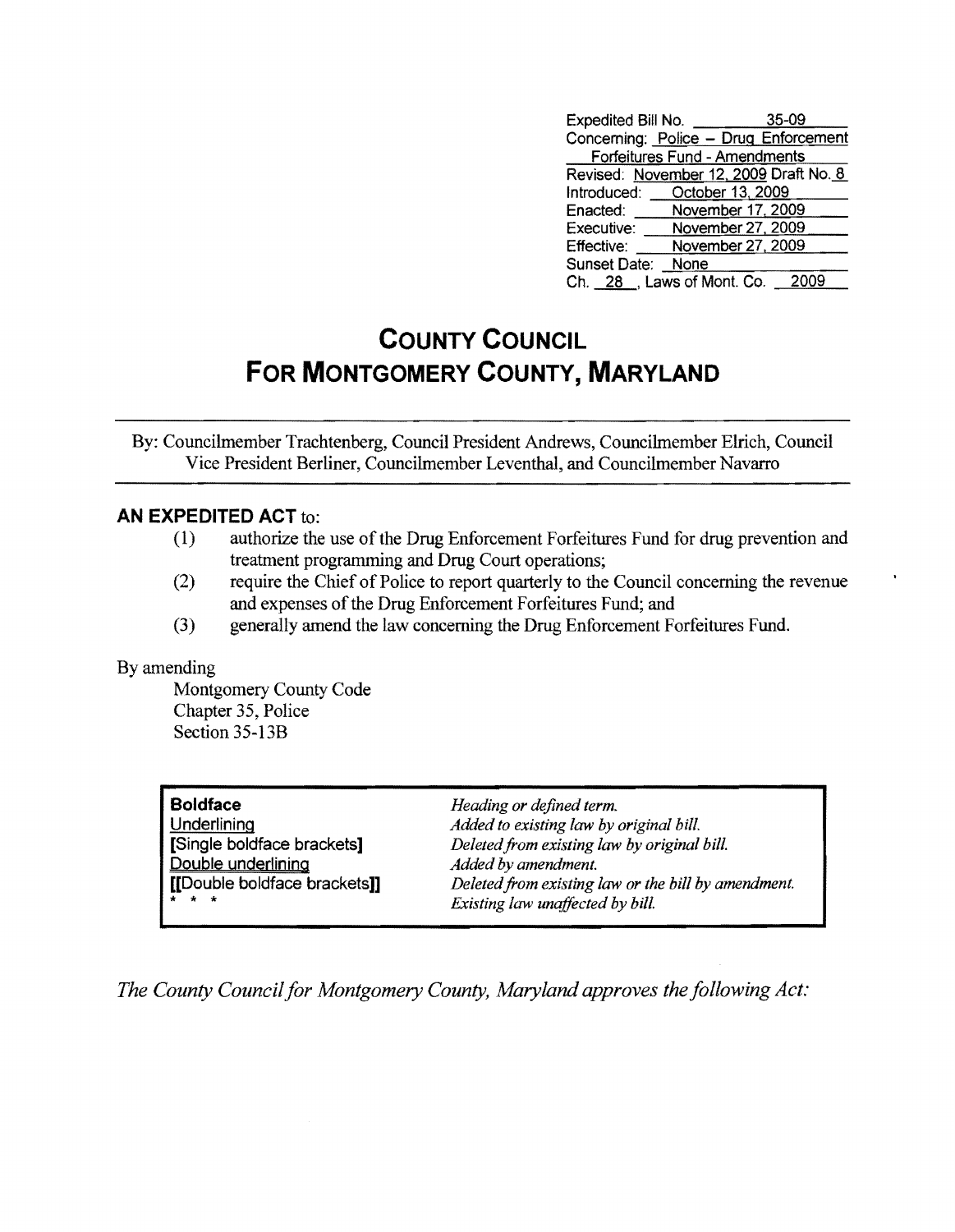$\mathcal{L}_{\mathrm{eff}}$ 

| $\mathbf{1}$   | Sec. 1. Section 35-13B is amended as follows: |                                                                                      |  |  |  |
|----------------|-----------------------------------------------|--------------------------------------------------------------------------------------|--|--|--|
| $\overline{2}$ | $35-13B.$                                     | <b>Drug Enforcement Forfeitures Fund</b>                                             |  |  |  |
| 3              | (a)                                           | In the Department of Police, [there is created] the Chief of Police                  |  |  |  |
| 4              |                                               | must administer the Drug Enforcement Forfeitures Fund (hereinafter                   |  |  |  |
| 5              |                                               | the Fund).                                                                           |  |  |  |
| 6              | (b)                                           | The [county executive] County Executive or a designee must deposit                   |  |  |  |
| 7              |                                               | in the [Drug Enforcement Forfeitures] Fund all money that is forfeited               |  |  |  |
| 8              |                                               | to the County under state law as drug-related contraband. Forfeited                  |  |  |  |
| 9              |                                               | money may include cash and:                                                          |  |  |  |
| 10             |                                               | proceeds from the sale of real property;<br>(1)                                      |  |  |  |
| 11             |                                               | criminal proceeds;<br>(2)                                                            |  |  |  |
| 12             |                                               | (3)<br>proceeds from the sale of means of transport, including                       |  |  |  |
| 13             |                                               | vehicles, boats, and airplanes;                                                      |  |  |  |
| 14             |                                               | (4)<br>personal property, including financial instruments;                           |  |  |  |
| 15             |                                               | (5)<br>funds turned over to the County by other government agencies                  |  |  |  |
| 16             |                                               | through drug enforcement asset sharing procedures; and                               |  |  |  |
| 17             |                                               | (6)<br>any other funds to which the County is entitled as the result of              |  |  |  |
| 18             |                                               | drug forfeiture proceedings.                                                         |  |  |  |
| 19             | (c)                                           | The Director of the Department of Police must administer the<br>$\left[ (1) \right]$ |  |  |  |
| 20             |                                               | Drug Enforcement Forfeitures Fund.                                                   |  |  |  |
| 21             |                                               | The [Director] Chief of Police must use the [Drug<br>$[(2)] \underline{(1)}$         |  |  |  |
| 22             |                                               | Enforcement Forfeitures] Fund for expenses related to                                |  |  |  |
| 23             |                                               | enforcement of laws regarding controlled dangerous substances.                       |  |  |  |
| 24             |                                               | These expenses may include:                                                          |  |  |  |
| 25             |                                               | $[(A)]$ $[(1)]$ $(A)$ drug prevention and treatment programs;                        |  |  |  |
| 26             |                                               | $[(2)]$ $(B)$ Drug Court operations and programs;                                    |  |  |  |
| 27             |                                               | $[(3)]$ $(C)$ payments to informants;                                                |  |  |  |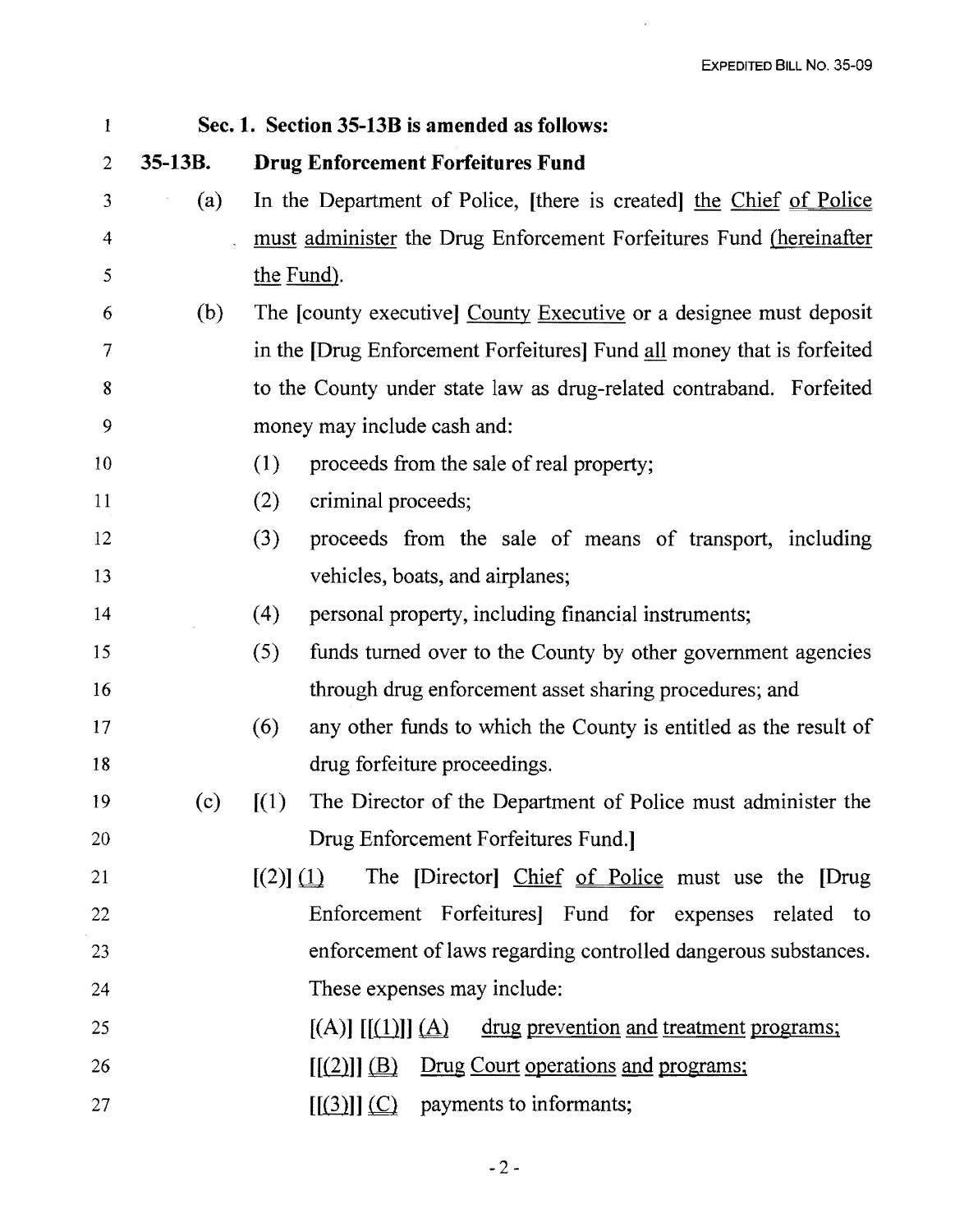| 28 |     | $[(B)]$ $[(4)]$ $(D)$ purchase or lease of equipment; and                                              |
|----|-----|--------------------------------------------------------------------------------------------------------|
| 29 |     | $[(C)]$ $[[(5)]]$ $(\underline{E})$<br>any other<br>expense related to<br>[such]                       |
| 30 |     | enforcement [activities] of laws regarding controlled                                                  |
| 31 |     | dangerous substances.                                                                                  |
| 32 |     | [[(3)]](2)<br>The [director] Chief of Police may transfer funds<br>(A)                                 |
| 33 |     | to another law enforcement agency if the other law                                                     |
| 34 |     | enforcement agency initiated the forfeiture proceeding or                                              |
| 35 |     | was significantly involved in the arrest or investigation                                              |
| 36 |     | leading to the forfeiture.                                                                             |
| 37 |     | The [director] Chief of Police must transfer to the<br>(B)                                             |
| 38 |     | Maryland-National Capital Park Police all funds in the                                                 |
| 39 |     | [Drug Enforcement Forfeitures] Fund that result from                                                   |
| 40 |     | any arrest [within the boundaries of] in any park under                                                |
| 41 |     | the Commission's jurisdiction [of the Maryland-National]                                               |
| 42 |     | Capital Park and Planning Commission] if the arrest was                                                |
| 43 |     | initiated by the Park Police and another law enforcement                                               |
| 44 |     | agency was not involved in the arrest or investigation.                                                |
| 45 | (d) | The money in [this fund] the Fund:                                                                     |
| 46 |     | is subject to audit by the [county executive] Executive; and<br>(1)                                    |
| 47 |     | (2)<br>must be included and identified in any financial report of the                                  |
| 48 |     | [Police department] Department.                                                                        |
| 49 | (e) | The Chief of Police must provide [[a quarterly report]] two reports on                                 |
| 50 |     | the Fund to the Executive and Council [[. This report must include]]                                   |
| 51 |     | as follows:                                                                                            |
| 52 |     | (1)<br>[the current balance;                                                                           |
| 53 |     | all deposits from forfeitures; and<br>(2)                                                              |
| 54 |     | <u>all expenditures by category.] On March 15, a report including:</u><br>$\left( \frac{3}{2} \right)$ |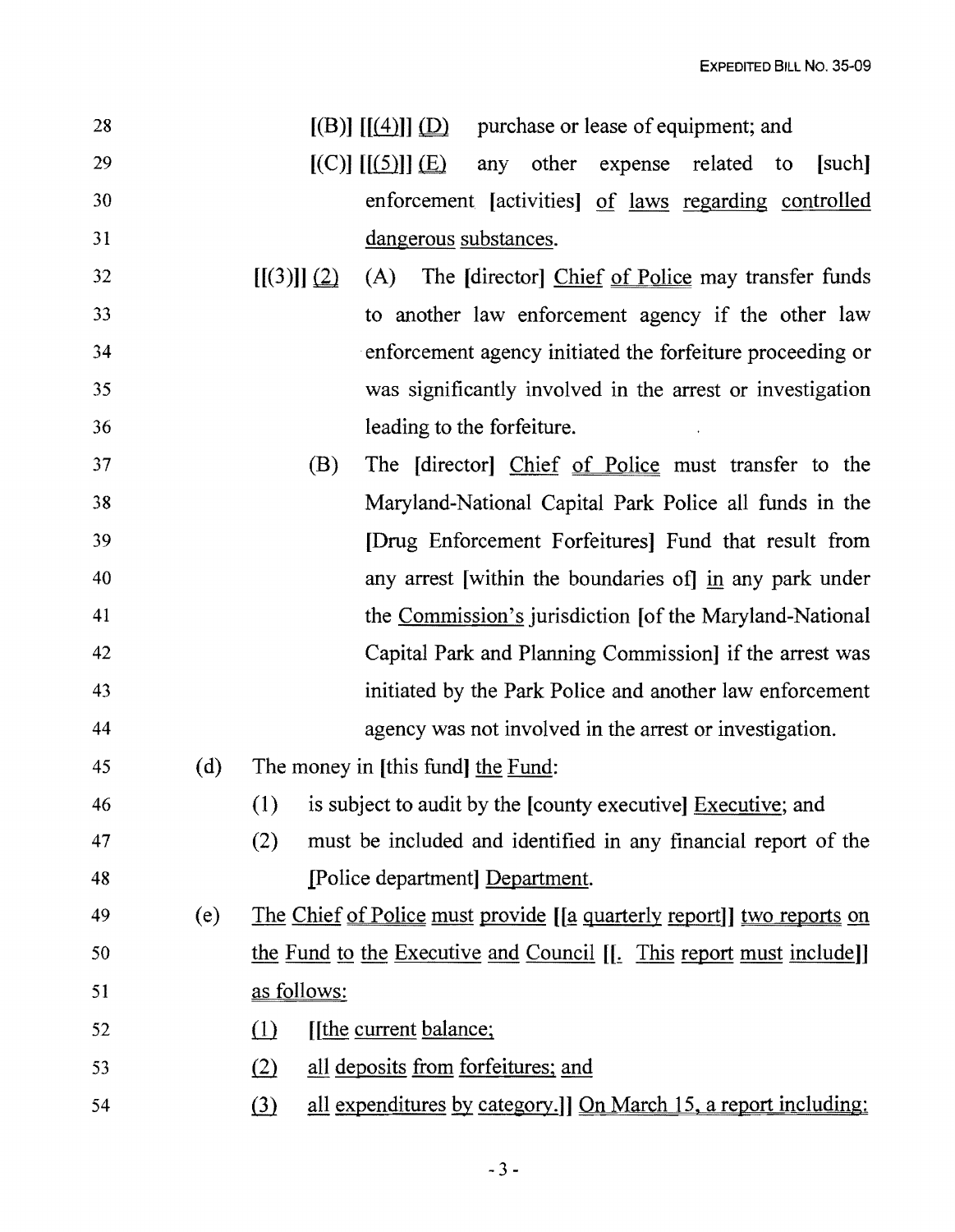$\sim$ 

| 55 |                                                                                      | (A)     | the beginning unreserved balance for the current fiscal                   |
|----|--------------------------------------------------------------------------------------|---------|---------------------------------------------------------------------------|
| 56 |                                                                                      |         | year;                                                                     |
| 57 |                                                                                      | (B)     | actual expenditures from July 1 to February 28 of the                     |
| 58 |                                                                                      |         | <u>current fiscal year;</u>                                               |
| 59 |                                                                                      | $\circ$ | the projected expenditures for the remainder of the                       |
| 60 |                                                                                      |         | current fiscal year;                                                      |
| 61 |                                                                                      | (D)     | all deposits from forfeitures between July 1 and February                 |
| 62 |                                                                                      |         | 28 of the current fiscal year; and                                        |
| 63 |                                                                                      | (E)     | the projected year end balance for the current fiscal year;               |
| 64 |                                                                                      |         | and                                                                       |
| 65 | (2)                                                                                  |         | On December 15, a report including:                                       |
| 66 |                                                                                      | (A)     | the actual beginning unreserved balance for the current                   |
| 67 |                                                                                      |         | fiscal year;                                                              |
| 68 |                                                                                      | (B)     | <b>DEFF</b> approved budget by category;                                  |
| 69 |                                                                                      | $\circ$ | all deposits from forfeitures from July 1 to November 30                  |
| 70 |                                                                                      |         | in the current fiscal year; and                                           |
| 71 |                                                                                      | (D)     | the current balance as of November 30.                                    |
| 72 | (f)                                                                                  |         | The [county executive] Executive may adopt regulations under              |
| 73 |                                                                                      |         | method (2) to implement this Section.                                     |
| 74 | Sec. 2.                                                                              |         | <b>Expedited Effective Date.</b>                                          |
| 75 |                                                                                      |         | The Council declares that this legislation is necessary for the immediate |
| 76 | protection of the public interest. This Act takes effect on the date it becomes law. |         |                                                                           |

 $\ddot{\phantom{a}}$ 

 $\mathcal{L}^{\mathcal{L}}$